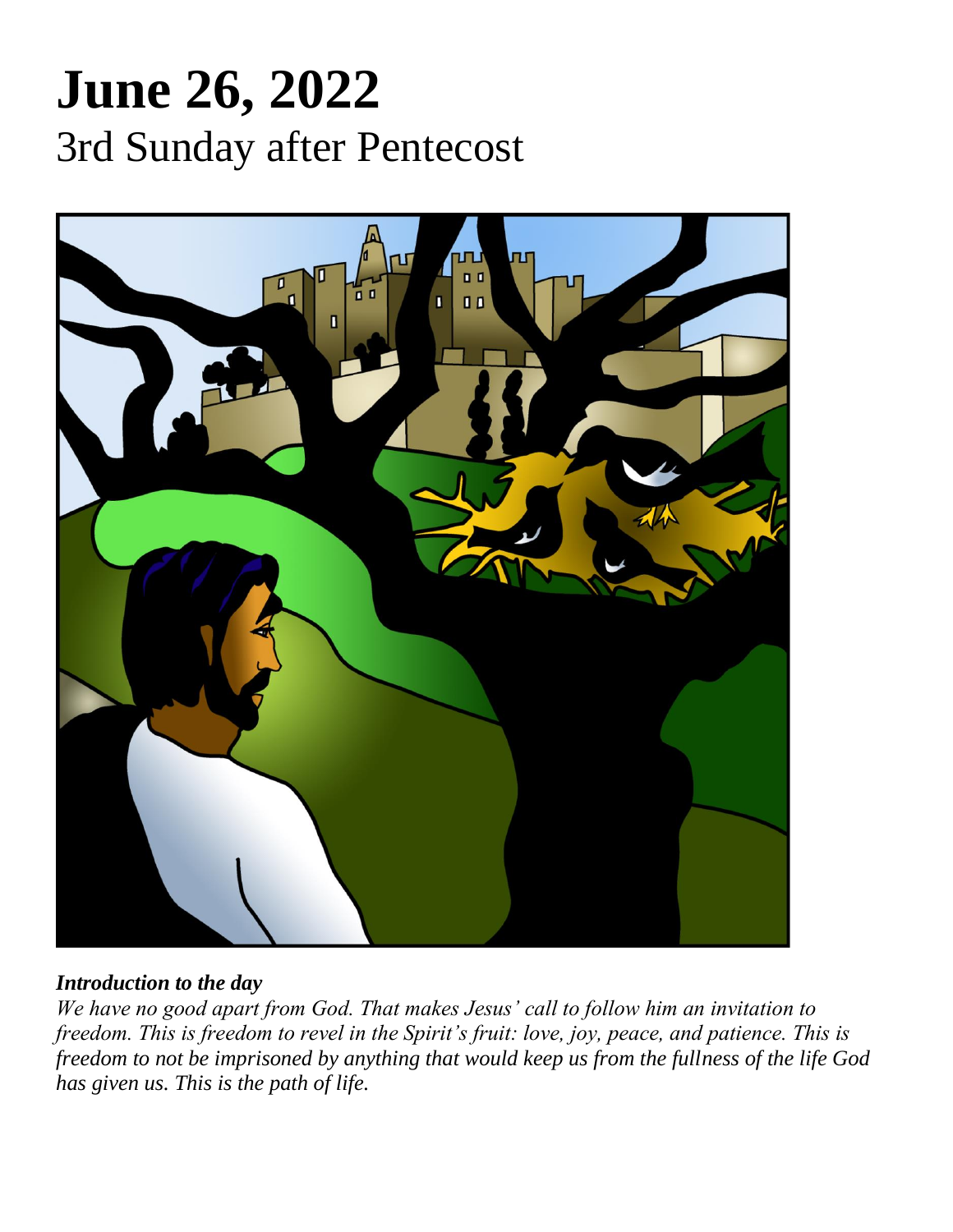**GATHERING SONG** *O Holy Spirit, Enter In* **(ELW 786)**



# **PRAYER OF THE DAY**

Let us pray.

Sovereign God, ruler of all hearts, you call us to obey you, and you favor us with true freedom. Keep us faithful to the ways of your Son, that, leaving behind all that hinders us, we may steadfastly follow your paths, through Jesus Christ, our Savior and Lord. **Amen.**

# **FIRST READING: 1 Kings 19:15-16, 19-21**

A reading from 1 Kings.

<sup>15</sup>Then the LORD said to [Elijah,] "Go, return on your way to the wilderness of Damascus; when you arrive, you shall anoint Hazael as king over Aram. <sup>16</sup>Also you shall anoint Jehu son of Nimshi as king over Israel; and you shall anoint Elisha son of Shaphat of Abel-meholah as prophet in your place.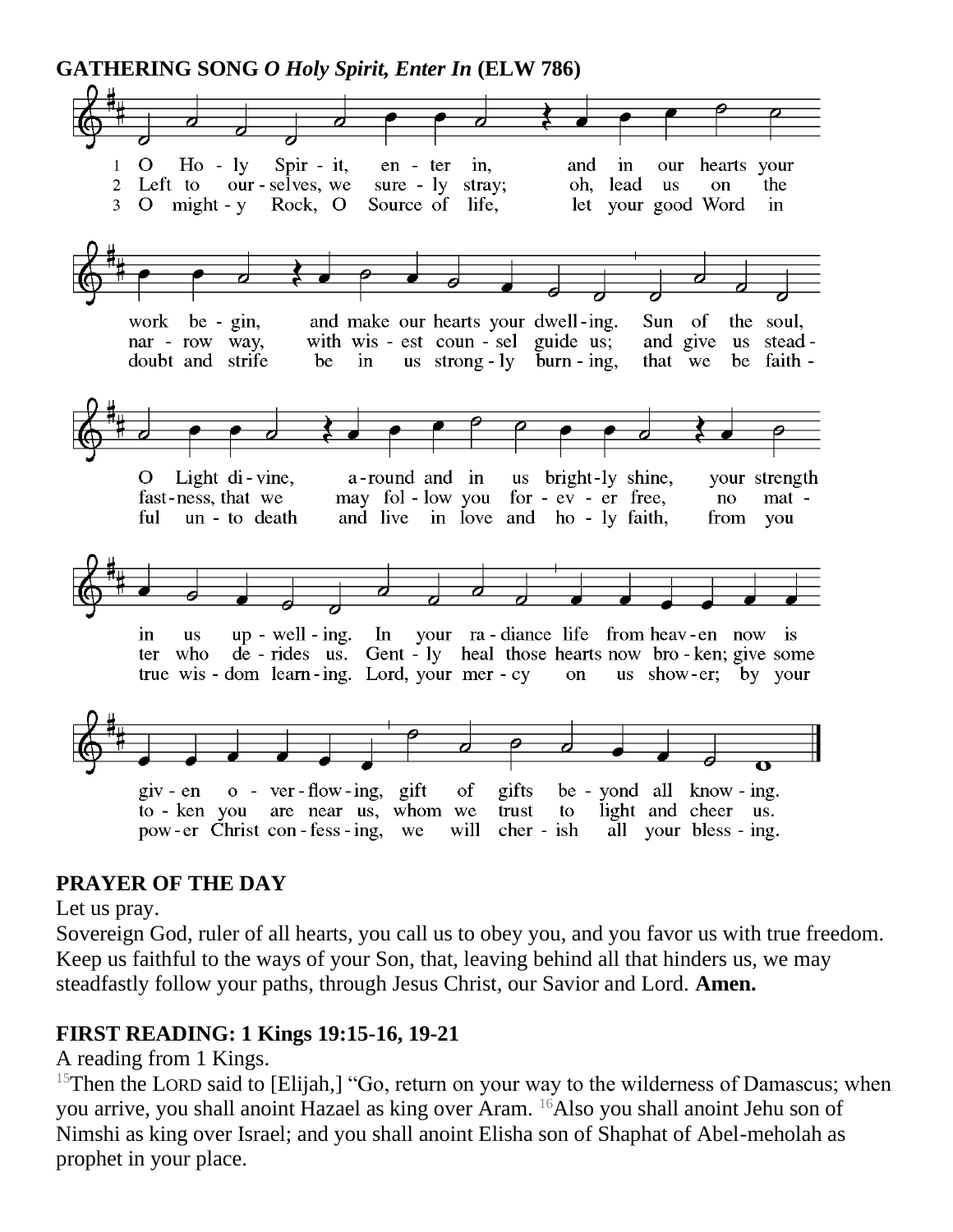$19$ So he set out from there, and found Elisha son of Shaphat, who was plowing. There were twelve yoke of oxen ahead of him, and he was with the twelfth. Elijah passed by him and threw his mantle over him. <sup>20</sup>He left the oxen, ran after Elijah, and said, "Let me kiss my father and my mother, and then I will follow you." Then Elijah said to him, "Go back again; for what have I done to you?" <sup>21</sup>He returned from following him, took the yoke of oxen, and slaughtered them; using the equipment from the oxen, he boiled their flesh, and gave it to the people, and they ate. Then he set out and followed Elijah, and became his servant.

The word of the Lord. **Thanks be to God.**

### **PSALM: Psalm 16**

<sup>1</sup>Protect me, O God, for I take refuge in you;

I have said to the LORD, "You are my Lord, my good above all other."

# <sup>2</sup>**All my delight is in the godly that are in the land,**

#### **upon those who are noble among the people.**

<sup>3</sup>But those who run after other gods shall have their troubles multiplied.

4 **I will not pour out drink offerings to such gods, never take their names upon my lips.**

 $5$ O LORD, you are my portion and my cup; it is you who uphold my lot.

<sup>6</sup>**My boundaries enclose a pleasant land; indeed, I have a rich inheritance.**

<sup>7</sup>I will bless the LORD who gives me counsel; my heart teaches me night after night.

## 8 **I have set the LORD always before me;**

**because God is at my right hand, I shall not be shaken.**

<sup>9</sup>My heart, therefore, is glad, and my spirit rejoices; my body also shall rest in hope.

<sup>10</sup>**For you will not abandon me to the grave, nor let your holy one see the pit.**

 $11$ You will show me the path of life; in your presence there is fullness of joy, and in your right hand are pleasures forevermore.

## **SECOND READING: Galatians 5:1, 13-25**

A reading from Galatians.

<sup>1</sup>For freedom Christ has set us free. Stand firm, therefore, and do not submit again to a yoke of slavery.

 $13$  For you were called to freedom, brothers and sisters; only do not use your freedom as an opportunity for self-indulgence, but through love become slaves to one another. <sup>14</sup>For the whole law is summed up in a single commandment, "You shall love your neighbor as yourself." <sup>15</sup>If, however, you bite and devour one another, take care that you are not consumed by one another.

<sup>16</sup>Live by the Spirit, I say, and do not gratify the desires of the flesh. <sup>17</sup>For what the flesh desires is opposed to the Spirit, and what the Spirit desires is opposed to the flesh; for these are opposed to each other, to prevent you from doing what you want. <sup>18</sup>But if you are led by the Spirit, you are not subject to the law.  $19$ Now the works of the flesh are obvious: fornication, impurity, licentiousness, <sup>20</sup>idolatry, sorcery, enmities, strife, jealousy, anger, quarrels, dissensions, factions, <sup>21</sup>envy, drunkenness, carousing, and things like these. I am warning you, as I warned you before: those who do such things will not inherit the kingdom of God.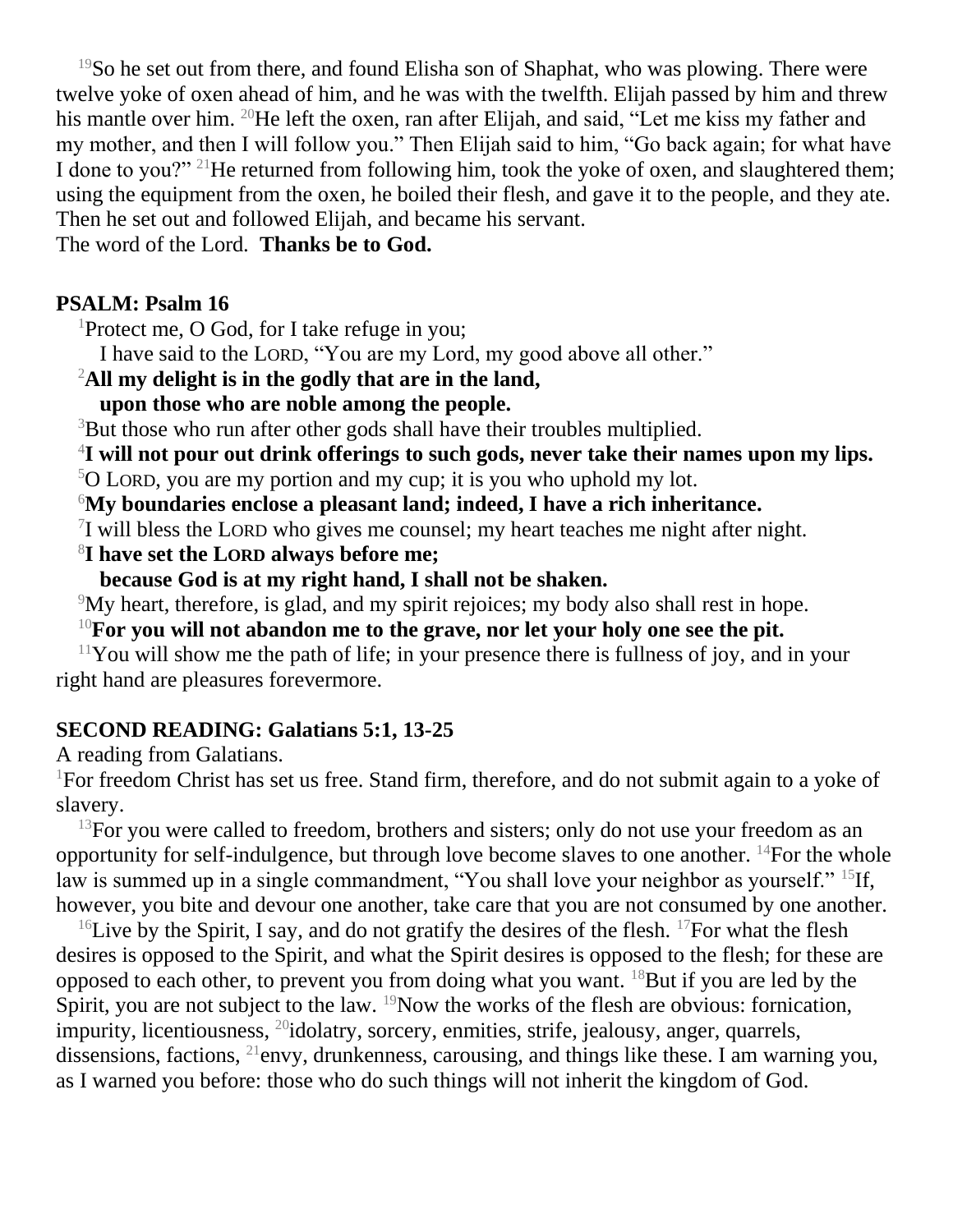$^{22}$ By contrast, the fruit of the Spirit is love, joy, peace, patience, kindness, generosity, faithfulness,  $^{23}$  gentleness, and self-control. There is no law against such things.  $^{24}$ And those who belong to Christ Jesus have crucified the flesh with its passions and desires. <sup>25</sup>If we live by the Spirit, let us also be guided by the Spirit.

The word of the Lord. **Thanks be to God.**

# **GOSPEL: Luke 9:51-62**

The holy gospel according to Luke. **Glory to you, O Lord.**

 $51$ When the days drew near for [Jesus] to be taken up, he set his face to go to Jerusalem.  $52$ And he sent messengers ahead of him. On their way they entered a village of the Samaritans to make ready for him; <sup>53</sup>but they did not receive him, because his face was set toward Jerusalem. <sup>54</sup>When his disciples James and John saw it, they said, "Lord, do you want us to command fire to come down from heaven and consume them?" <sup>55</sup>But he turned and rebuked them. <sup>56</sup>Then they went on to another village.

 $57\text{As}$  they were going along the road, someone said to him, "I will follow you wherever you go." <sup>58</sup>And Jesus said to him, "Foxes have holes, and birds of the air have nests; but the Son of Man has nowhere to lay his head." <sup>59</sup>To another he said, "Follow me." But he said, "Lord, first let me go and bury my father." <sup>60</sup>But Jesus said to him, "Let the dead bury their own dead; but as for you, go and proclaim the kingdom of God." <sup>61</sup>Another said, "I will follow you, Lord; but let me first say farewell to those at my home." <sup>62</sup>Jesus said to him, "No one who puts a hand to the plow and looks back is fit for the kingdom of God."

The gospel of the Lord.

**Praise to you, O Christ.**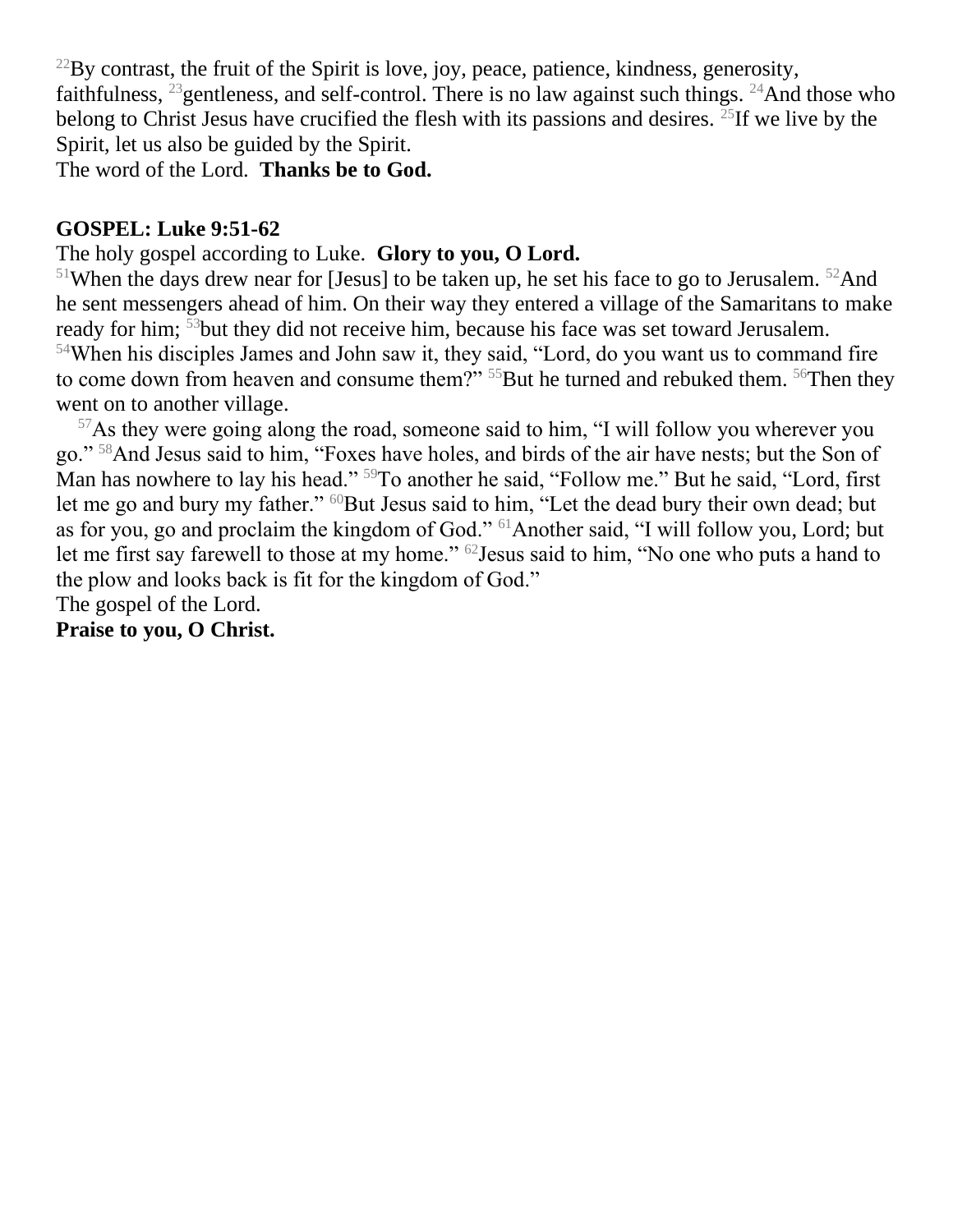**HYMN OF THE DAY** *Will You Come and Follow Me: The Summons* **(ELW 798)**ঠ∙ J "Will if  $\overline{I}$ call and fol  $low$ but  $\mathbf{1}$ you come me "Will  $\overline{c}$ you leave your self  $be$ hind if  $\bf I$ but call  $\overline{\mathbf{3}}$ "Will let the blind ed if  $\mathbf I$ but call you see  $\overline{4}$ "Will you love the you you hide if  $\mathbf I$ but call 5 Lord, your sum - mons  $ech$ oes true when you but call  $\sim$  $\overline{\phi}$ :  $\overline{\boldsymbol{\sigma}}$ Will your name? you where don't go you your name? Will you care for cruel and Will name? the pris 'ners your you set  $\sim$ name? Will quell the fear  $in$ your you fol low my name. Let me turn and  $\blacksquare$  $\overline{\boldsymbol{d}}$  . know and  $er$ be the same? nev  $\overline{\phantom{0}}$ kind and nev  $\overline{\phantom{a}}$ er be the same? free and nev  $\frac{1}{2}$ er be the same? side be the same? and nev er  $\blacksquare$ be you and nev  $\overline{a}$ er the same. Will you let love be shown, will you let my my Will you risk the hos tile should your life  $at$ stare,  $-$  er Will you kiss the lep clean, and do such as Will you use the faith you've found to. re shape the  $\Gamma$ ll where your  $In$ your com - pa  $\sim$ ny love and go  $\overline{\boldsymbol{d}}$ ø θ d ð known, will life name be you let my be tract scare? Will you let me an swer **or**  $\overline{a}$ this seen, and ad mit to what I un  $\blacksquare$ world round, through my sight touch  $\mathbf{a}$  $\bar{\phantom{a}}$ and and  $\Gamma$ <sup>1</sup> foot - steps show. **Thus** move and live and  $\overline{\mathcal{O}}$ and  $me?$ grown you you in in me?" pray'r in in you and you mean  $\mathbf{in}$ you and you in me?" you me?" sound in and you in grow in you and you  $\overline{\text{in}}$ me.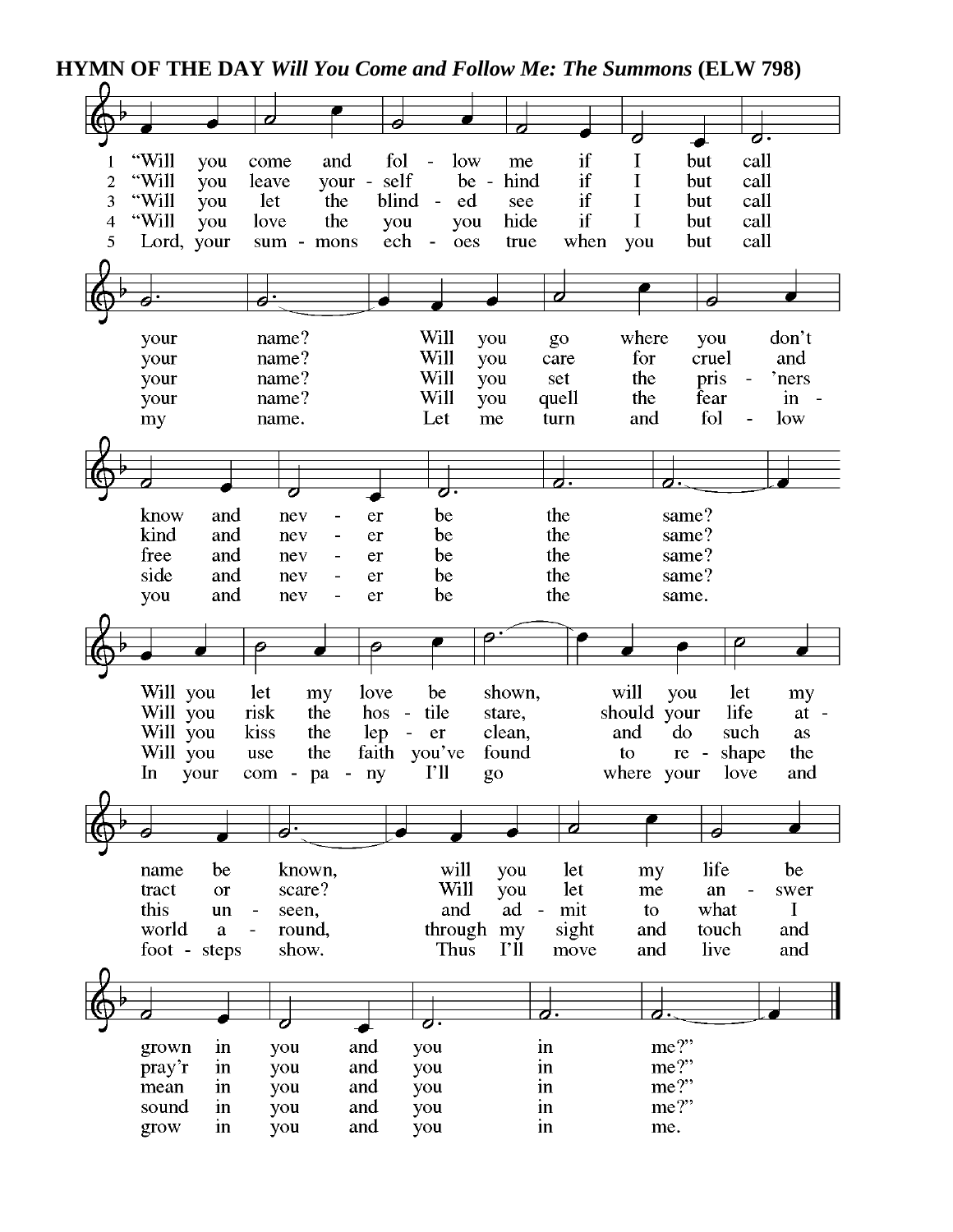# **PRAYERS OF INTERCESSION**

United in Christ and guided by the Spirit, we pray for the church, the creation, and all in need.

God of faithfulness, set the face of your church firmly on you. Rooted in your self-giving love, may the church find freedom in loving our neighbors. God of grace, **hear our prayer.**

God of gentleness, strengthen the earth's ability to heal. Where there are dangerous storms, bring calm. Where there are destructive fires, bring rain. Protect homes, habitats, and livelihoods threatened by climate disasters. God of grace, **hear our prayer.**

God of peace, guide all who govern, that they place the good of their citizens above selfpromotion. Anoint leaders of nations with your Spirit of neighborly love. Protect refugees and all who live under tyranny or conflict (*especially*). God of grace, **hear our prayer.**

God of kindness, reveal your healing presence to all who are sick or dying (*especially*). Uphold those who grieve. Support the needs of any who are unemployed, hungry, or have nowhere to lay their heads. God of grace, **hear our prayer.**

God of love, attend to those struggling with addiction, depression, or uncontrolled anger. Provide support systems and loving companions as they work toward health, that they may rest in hope and know the fullness of joy in your presence. God of grace, **hear our prayer.**

God of joy, we give thanks for all who have died and now celebrate the inheritance of life in you. Keep their examples of faithfulness always before us, that we trust your promises in life and in death. God of grace, **hear our prayer.**

God of every time and place, in Jesus' name and filled with your Holy Spirit, we entrust these spoken prayers and those in our hearts into your holy keeping. **Amen.**

# **ANNOUNCEMENTS**

Tuesday – Men's Bible Study 6:30pm Zoom Wednesday – Morning Prayer 10am FB Live Thursday – Women's Bible Study 6:30pm Zoom